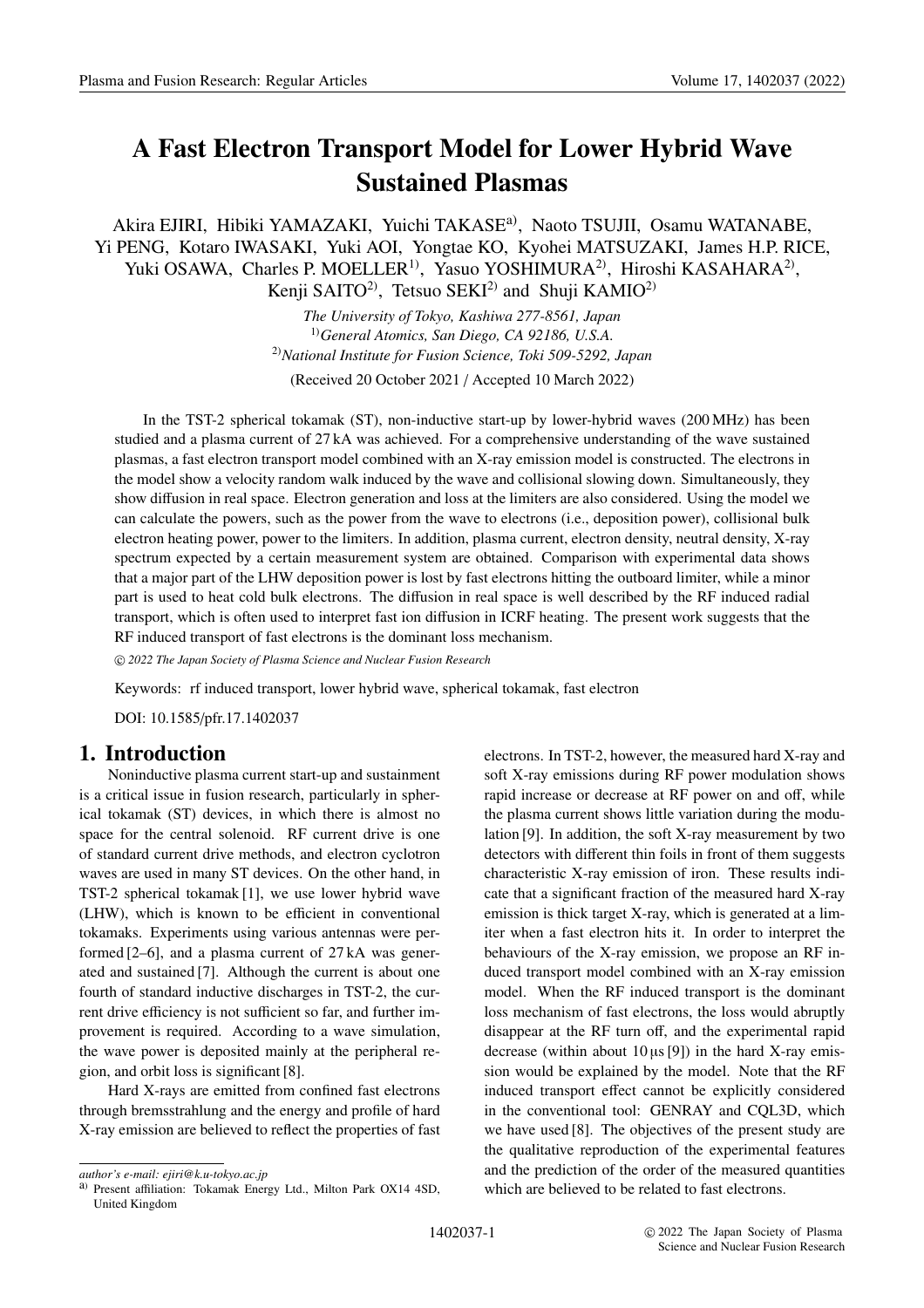The paper is organized as follows. An RF induced transport model is described in Sec. 2. A hard X-ray emission model is described in Sec. 3. Comparisons between measured and predicted X-ray spectra are given in Sec. 4. Some other predicted quantities are also presented and discussed. Section 5 provides discussion. The conclusions are given in Sec. 6.

#### **2. RF Induced Transport Model**

Figure 1 shows the schematic configuration of the electron transport model. A cold electron starting from a magnetic surface is accelerated along a magnetic field line by the LHW electric field. With the increase in the parallel velocity the orbit deviates from the magnetic surface, and the electron would hit the outboard limiter or the inboard limiter. Besides the LHW electric field, collisions with ions, electrons and neutrals would decrease the speed of electron, by which the orbit moves inward. The effect of the LHW electric field is simulated by a random walk in velocity space, which also induces a spatial random walk. The electron reaching a limiter is lost, and a new cold electron is supplied on a given magnetic surface to keep a steady state. By following many electrons we would obtain a velocity distribution function. From the analysis of the obtained state, power from LHW to fast electrons, collisional heating power of cold electrons, the current carried by fast electrons, particle confinement time can be calculated. In the following, the detail of the model is described.

An electron starts from a magnetic surface, of which inboard and outboard major radii at the midplane are *Rsin*



Fig. 1 Schematic configuration in a poloidal plane. The solid light blue curve shows the orbit of an electron accelerated at the position  $R_{sin}$ . The corresponding outboard starting point position is *Rsout*, and the distance between *Rsout* and the outboard limiter (at  $R = 0.585$  m) is defined as  $\delta R_{out}$ . The outboard last closed flux surface (LCFS) position is *RLCFS* . The red and orange orbits show the cases of the outboard deceleration and acceleration, respectively.

and *Rsout*, respectively. The electron is accelerated or decelerated by the electric field of the LHW. Here, we assume that the acceleration or deceleration occurs only at the midplane. The canonical angular momentum of the electron is conserved between the accelerations or decelerations at the midplane:  $-eRA_{\phi} + m_eRV_{\phi} = const.$  Here,  $V_{\phi}$  is the toroidal components of the velocity and  $V_{\phi} < 0$ for the plasma current carrying electrons, and  $RA_{\phi}(>0)$  is the poloidal flux. The canonical momentum at the inboard midplane point *Rin* and that at the outboard midplane point *Rout* is the same when no acceleration or deceleration occurs, and it is written as

$$
-eR A_{\phi}|_{R_{in}} + m_e R_{in} V_{\parallel} = -eR A_{\phi}|_{R_{out}} + m_e R_{out} V_{\parallel} . \quad (1)
$$

Here,  $V_{\parallel}$  is the parallel velocity.  $R_{in}$  and  $R_{out}$  are the inboard and outboard major radii at the midplane, respectively. We assume  $V_{\phi} \approx V_{\parallel}$ , since the poloidal field is small in typical TST-2 LHW sustained plasmas. In addition, we neglect perpendicular velocity *V*⊥, because LHW mainly affects  $V_{\parallel}$  and then,  $V_{\parallel}|_{R_{out}} = V_{\parallel}|_{R_{in}}$ . Hereafter, we omit the subscript  $\parallel$  from the velocity. Suppose that the LHW increases *V* by  $\Delta V_{in}$  at the inboard midplane, then Eq. (1) is rewritten as

$$
-eRA_{\phi}|_{R_{in}} + m_e R_{in}(V + \Delta V_{in})
$$
  
= 
$$
-eRA_{\phi}|_{R_{out} + \Delta R_{out}} + m_e (R_{out} + \Delta R_{out})(V + \Delta V_{in}).
$$
 (2)

Here,  $\Delta R_{out}$  represents the outboard expansion of orbit due to the acceleration  $\Delta V_{in}$ . The difference between Eqs. (1) and (2) yields

$$
m_e R_{in} \Delta V_{in} = -e \frac{\partial R A|_{R_{out}}}{\partial R} \Delta R_{out}
$$
  
+  $m_e R_{out} \Delta V_{in} + m_e \Delta R_{out} V$   
=  $e R_{out} B_p \Delta R_{out}$   
+  $m_e R_{out} \Delta V_{in} + m_e \Delta R_{out} V$ . (3)

Here, we use Taylor expansion and neglect higher order terms.  $B_p$  is the poloidal field strength, and it is calculated from the derivative of poloidal flux as ∂*RA*|*Rout*/∂*R* =  $R_{out}B_z = -R_{out}B_p$  (− $B_z = B_p > 0$ ). Rewriting Eq. (3), we obtain the relationship:

$$
m_e(R_{in} - R_{out})\Delta V_{in} = (m_e V + eR_{out}B_p)\Delta R_{out}
$$
  

$$
\Delta R_{out} = \frac{R_{in} - R_{out}}{V/\Omega_{ep} + R_{out}} \frac{\Delta V_{in}}{\Omega_{ep}} \left(\Omega_{ep} \equiv \frac{eB_p}{m_e}\right).
$$
 (4)

Here,  $\Delta V_{in}$  < 0 when the electron is accelerated toward the direction of increasing the plasma current. In this case  $\Delta R_{out} > 0$ , and the orbit expands outward. This equation indicates that the radial displacement is roughly proportional to the velocity increment, and this is what we call RF induced transport, which is often used to interpret fast ion diffusion in ICRF heating [10]. In a similar manner we obtain the relationship for an outboard acceleration case:

$$
\Delta R_{in} = \frac{R_{in} - R_{out}}{-V/\Omega_{ep} + R_{in}} \frac{\Delta V_{out}}{\Omega_{ep}} . \tag{5}
$$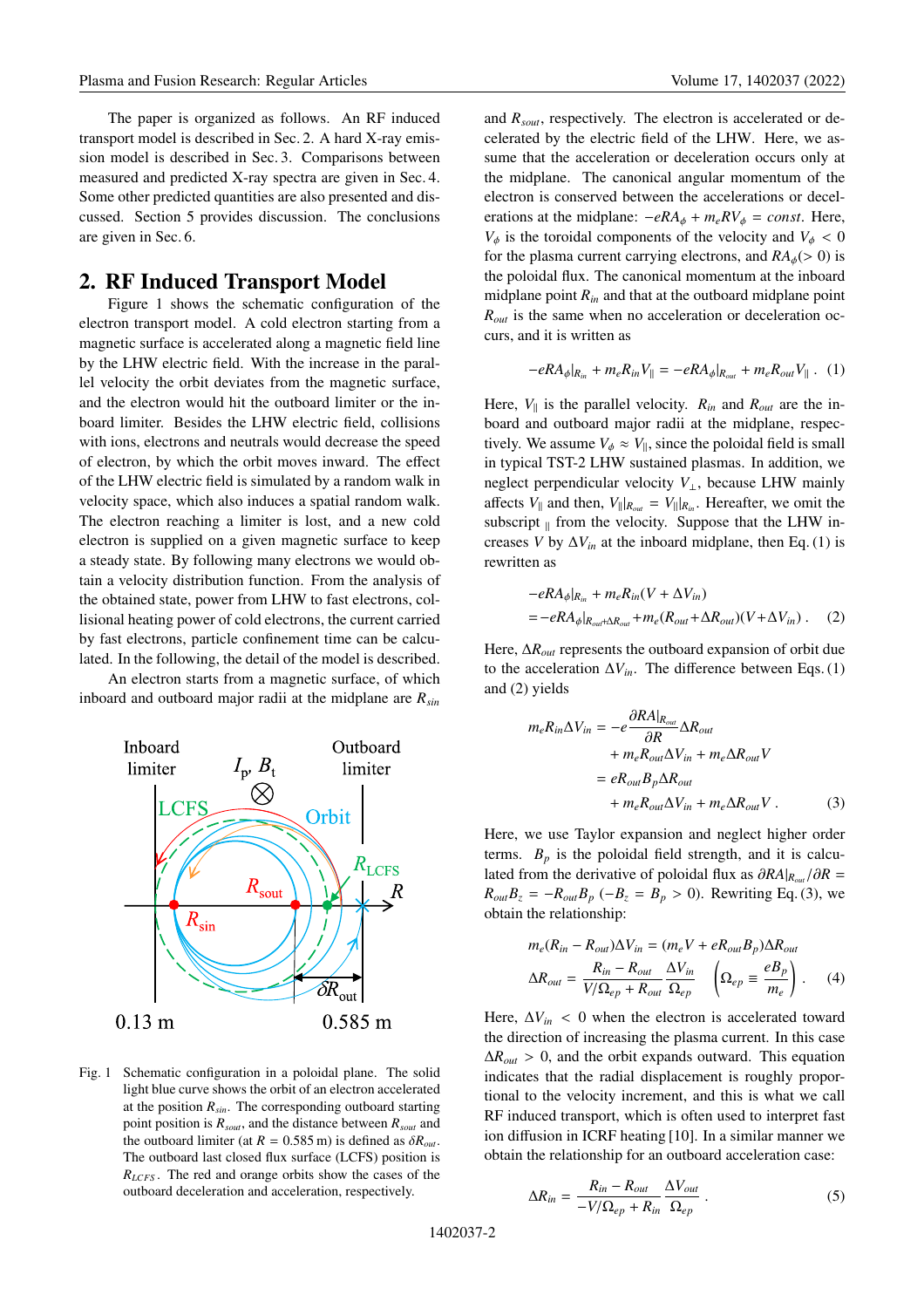These expressions can be further simplified by approximations. In the following simulation, *Rin* and *Rout* are replaced by initial major radii  $R_{sin}$  and  $R_{sout}$ , respectively, and  $\Omega_{ep}$ is given as a constant parameter.

A particle model is adopted, and evolutions of many particle orbits, which are expressed by  $(R_{in}, R_{out}, V)$ , are calculated based on random walk. The velocity random walk causes particle diffusion in velocity space, and it results in a velocity distribution function. Although the diffusion can be represented by a quasilinear diffusion term of LHW, we adopt a simplified phenomenological diffusion coefficient as a function of velocity. The diffusion coefficient is represented as  $\langle \Delta V^2 \rangle / 2\Delta t$ , and the random  $\Delta V$ follows a normal distribution with a given  $\langle \widetilde{\Delta V}^2 \rangle$ .  $\Delta t$  is the time step in the simulation. Figure 2 shows examples of diffusion coefficients and obtained distribution functions. The distribution function shows a peak at  $V = 0$ , which represents cold bulk electrons. In our model,  $\sqrt{\langle \widetilde{\Delta V}^2 \rangle}$  is a function of *V*, and it is expressed by an asymmetric Gaussian function:

$$
\sqrt{\langle \Delta V^2 \rangle}
$$
  
=  $V_{amp} \exp \left[ -\left(\frac{V - V_0}{V_{w0} \text{ or } V_{w1}}\right)^2 \right] \times \left(1 - (V/c)^4\right)$ . (6)

This function shows the maximum at  $V_0 \approx c/5$ , and it is fixed to the velocity corresponding to 10 keV. This velocity agrees with the designed resonant velocity (with



Fig. 2 Diffusion coefficient  $\langle \widetilde{\Delta V}^2 \rangle / 2\Delta t$  in parallel velocity space (a) and obtained steady state velocity distribution functions  $f(V)dV$  (b). Definitions of  $V_{amp}$ ,  $V_0$ ,  $V_{w0}$ ,  $V_{w1}$  are shown in (a). In these cases  $\Delta t = 5 \times 10^{-7}$  s. Two cases: Case I ( $R_{sout} = 0.505$  m) and Case II ( $R_{sout} = 0.480$  m) are shown, and the difference is described later. The vertical lines in (b) indicate *Vloss* defined by Eq. (7).

 $N_{\parallel}$  = 5) of the antenna [11]. *V*<sub>w0</sub> and *V*<sub>w1</sub> are used to express the asymmetric widths.  $V_{amp}$ ,  $V_{w0}$ ,  $V_{w1}$  are the free parameters defining the diffusion coefficient. The diffusion coefficient has a role to extract electrons from the peak (i.e., bulk components) and drive them to a higher |*V*|. When |*V*| becomes high the electron tends to reach a limiter and be lost. The representative velocity  $V_{loss}$  (< 0) for an electron to reach the outboard limiter is written as

$$
|V_{loss}| \equiv \frac{R_{sout} + \frac{V_{loss}}{2\Omega_{ep}}}{R_{sout} - R_{sin}} \Omega_{ep} \delta R_{out}
$$

$$
\approx \frac{R_{sout}}{R_{sout} - R_{sin}} \Omega_{ep} \delta R_{out} , \qquad (7)
$$

where  $\delta R_{out}$  is the distance between the starting point and the outboard limiter (see Fig. 1). The first expression is obtained from Eq. (4) and *Vloss* can be obtained through iteration. Here, the factor of  $\frac{1}{2}$  represents the average of *V* (i.e., average of 0 and  $V_{loss}$ ). The second expression is more simplified expression, showing that *Vloss* is roughly proportional to Ω*ep*δ*Rout*. *Vloss* is the essential parameter determining the confinement of fast electron, and a larger  $\delta R_{out}$  enables confinement of a higher energy electron. This representative velocity is indicated by vertical lines in Fig. 2(b).

Slowing down of fast electron due to the collision with cold electrons, ions and neutrals is another process to affect the distribution functions. While the diffusion effect  $\langle \widetilde{\Delta V}^2 \rangle / 2 \Delta t$  drives electrons mainly to a higher velocity, the collisions slow the velocity so that the cold bulk component is formed. Figure 3 shows examples of momentum transfer collision frequency as a function of fast electron energy for given densities of cold ion, electron and neutral. The collision frequencies for ion and electron are cal-



Fig. 3 Momentum transfer collision frequency  $v_{\parallel}$  as a function of fast electron energy. Here, we use the parameter set:  $n_e = 2 \times 10^{17} \text{ m}^{-3}$ ,  $Z_{eff} = 1.5$ ,  $n_{D_2} = 1 \times 10^{17} \text{ m}^{-3}$ , which are the parameters to represent one of typical experimental results in TST-2.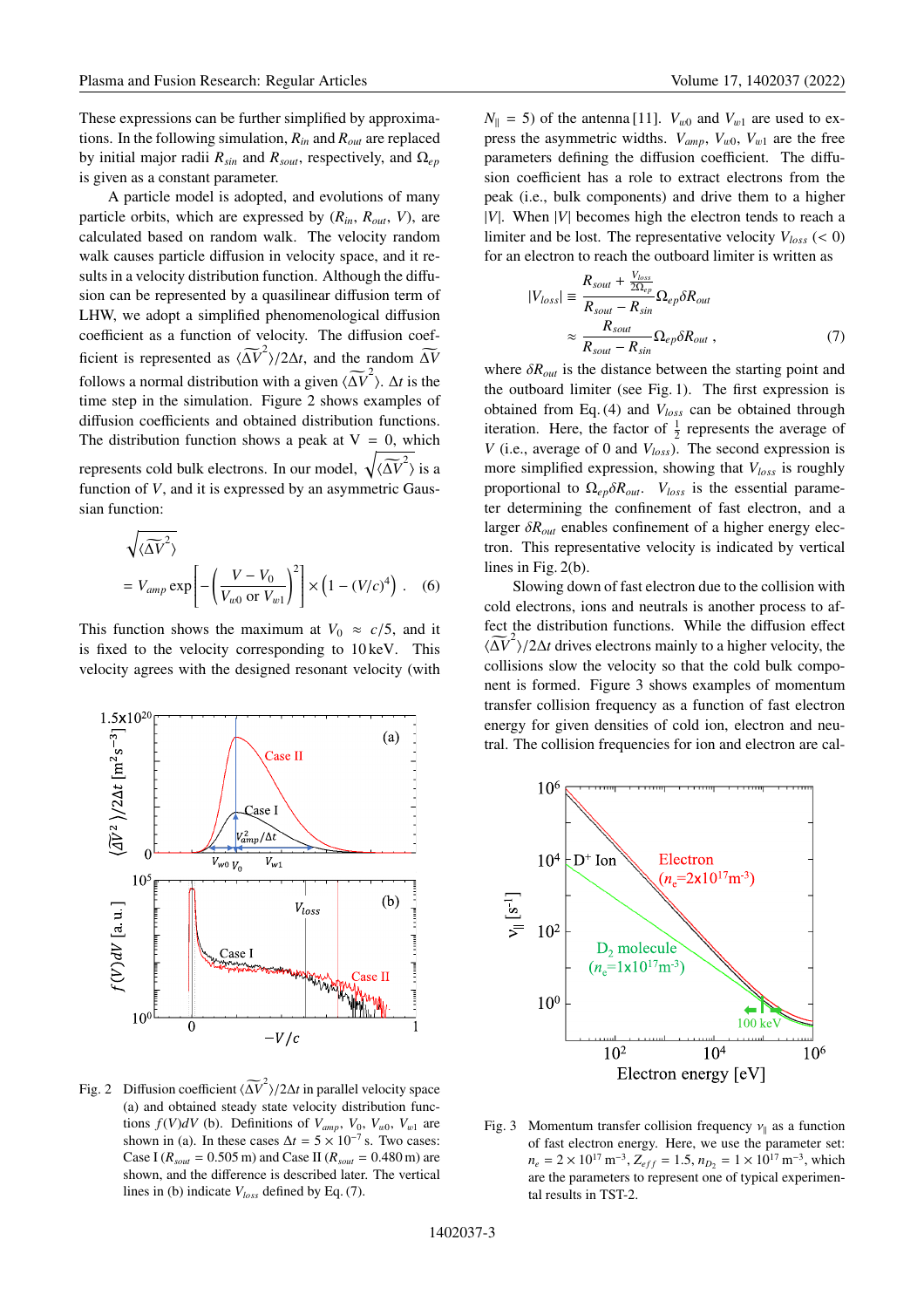culated from standard Coulomb collisions, but we adopt Coulomb logarithms given in Ref. [12]. For the case of neutral, we extrapolate the data given in Ref. [13] in the range 100 eV - 100 keV by the function:

$$
\sigma \,\mathrm{[m^2]} = 0.14 \times 10^{-20} (E/100 \,\mathrm{[eV]})^{-1.442} \,. \tag{8}
$$

Above 100 keV, we adopt a standard Coulomb scattering with the molecular radius instead of the Debye length in the calculation of the Coulomb logarithm. The energy of 100 keV was chosen so that the collision frequencies below and above the energy are connected smoothly. The velocity of the target ions, electrons and neutrals are neglected, so that the collision frequency at a low velocity is not accurate, and we skip the slowing down for the electrons of which energy is less than  $T_e$ . Thus, the electrons slowing down to the energy below *Te* do not suffer from further collisional slowing down, but they diffuse in the energy region  $\langle T_e$  due to the diffusion effect of LHW. As a result, a flat distribution function is formed as shown in Fig. 2(b), and  $T_e$  becomes the representative energy of the bulk cold components. Thus, we set  $T_e$  be around the measured electron temperature ( $T_e \sim 40 \text{ eV}$ ). Note that, this skipping of slowing down at low energy is useful to avoid too short time step  $\Delta t$ . Although the slowing down due to neutrals is not significant for typical cases shown in Fig. 3, the neutral density affects the source rate through electron-impact ionization. The rate is calculated from Binary-Encounter-Bethe (BEB) model [14].

In addition to the two velocity variation processes: random walk by LHW and slowing down by collision, acceleration due to macroscopic inductive field *E* is considered in some cases, and the velocity variation in time step Δ*t* is written as

$$
\Delta V = \Delta V - \nu_{\parallel} V \Delta t - eE/m_e \Delta t , \qquad (9)
$$

where  $v_{\parallel}$  represents the total collision frequency (i.e., the sum of the three collision frequencies shown in Fig. 3). Here, we omit the differences between the inboard and the outboard acceleration/deceleration to make the explanation easier. The differences are considered later. The velocity variation of a fast electron induces an energy increment  $m_e (V + \Delta V)^2 / 2 - m_e V^2 / 2$ , where  $m_e$  includes the relativistic effect. The energy increment can be divided into three terms corresponding to the three terms in the RHS of Eq. (9). The energy increment induced by  $\Delta V$  represents the energy transfer from LHW to fast electrons. This is a random term and the energy transfer can be either positive or negative. When fast electrons are accelerated on average, the fast electrons gain energy and there is a positive power flow from the LHW to the fast electrons. This is what we call the LHW deposition power. The energy increment induced by  $-v_{\parallel}V\Delta t$  is always negative. The fast electrons lose energy, and the energy is dissipated by cold components, which heat them as a result. When we extract the energy transfer induced by electron-electron collision

In a similar manner, we can distinguish different momentum transfer paths. Δ *V* represents the momentum input from LHW to fast electrons.  $|v_{\parallel}V\Delta t|$  represents the momentum loss of fast electrons. The total momentum retained by fast electrons is proportional to the driven plasma current. When the distribution function of fast electrons is expressed by  $f(V)dV$  (e.g. Fig. 2), the density, toroidal current density and the plasma current are expressed as  $n_e = C \int f(V) dV$ ,  $j_\phi = C \int f(V) V dV$  and  $S j_\phi$ , respectively. Here, *C* is a coefficient to convert the calculated electron number to the density, and *S* is the poloidal cross section of the plasma. In the present study, *C* is determined so that the plasma current becomes a given value. The momentum transferred from the fast electrons to the bulk electrons can increase the current carried by the bulk electrons. However, the collision between the bulk electrons and ions are frequent due to the low electron temperature  $(T_e = 40 \text{ eV}$  in this paper), and the current carried by the cold bulk electrons is negligible. By adding the effects of fast electron loss at a limiter, we can consider the energy flow, momentum flow and particle flow via fast electrons. In the case of particle flow, however, we need to consider particle flows of bulk components, which we assume to be proportional to the particle flow of fast electrons.

The differences between the inboard and the outboard velocity variation should be considered to express the RF induced transport, and Eq. (9) is rewritten as

$$
\Delta V_{in} = \gamma_{RF} \Delta \overline{V} - \gamma_c v_{\parallel} V \Delta t - \gamma_E e E / m_e \Delta t ,
$$
  
\n
$$
\Delta V_{out} = (1 - \gamma_{RF}) \Delta \overline{V} - (1 - \gamma_c) v_{\parallel} V \Delta t - (1 - \gamma_E) e E / m_e \Delta t ,
$$
\n(10)

where  $v_{\parallel}$  represents the total collision frequency, and Gammas ( $\gamma_{RF}, \gamma_c, \gamma_E$ ) represent the ratio of the inboard and the outboard contributions to the velocity variation. Here, we use different  $\Delta V$ s in the two lines in Eq. (10) to avoid correlation between the inboard and the outboard velocity changes. It is reasonable to assume that LHW induced velocity increment  $(\Delta V)$  mainly occurs at the inboard peripheral region (i.e.,  $\gamma_{RF} \sim 1$ ), because of the following theoretical and experimental results. The LHW power is expected to be deposited mainly at the inboard peripheral regions due to the toroidal effect and due to the poloidal field effect in a spherical tokamak configuration [7, 8], and the bulk electron temperature profile is hollow [15], and an equilibrium reconstruction suggests a hollow current density profile [16].  $\gamma_c$  is the ratio for collisions and this should be proportional to the staying time at the inboard side. The staying time is proportional to the field line length when the perpendicular velocity is negligible. The representative ratio of the inboard field line length to the outboard field line length is about 4 due to the low aspect ratio configuration. In this case,  $\gamma_c$  becomes 0.8. For the case of  $\gamma_E$ , we should also consider  $1/R$  effect in the relationship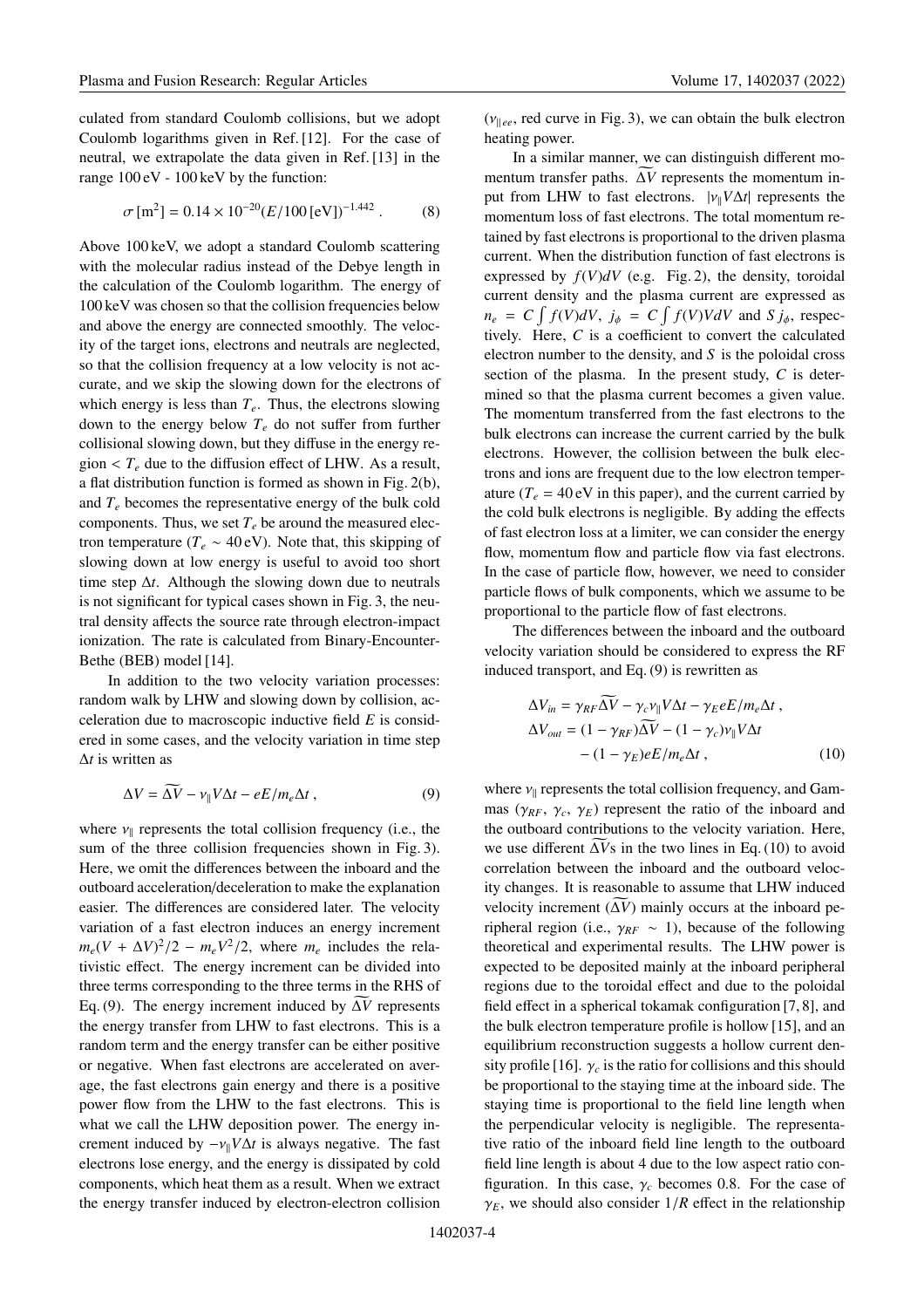between the loop voltage and the toroidal field *E* when a loop voltage is given. As a result,  $\gamma_{RF}$ ,  $\gamma_c$ ,  $\gamma_E$  cannot be determined accurately, and we consider them as adjustable free parameters in the range  $1/2 < \gamma_{RF}$ ,  $\gamma_c$ ,  $\gamma_E < 1$ .

The orbit  $(R_{in}, R_{out}, V, t)$  of many electrons (typically 0.1 - 1 million electrons) are calculated for given parameters: initial positions (*Rsin*, *Rsout*) with random spread represented by  $\Delta R_s$ , parameters to define the LHW effect ( $V_{amp}$ ,  $V_{w0}$ ,  $V_{w1}$ ), poloidal field strength  $B_p$ , neutral molecule density  $n_{D_2}$ , gammas  $\gamma_{RF}$ ,  $\gamma_c$ ,  $\gamma_E$ , electron temperature  $T_e = 40 \text{ eV}$  and a fuelling efficiency  $\eta = 0.2$ . The parameter  $\eta$  describes the ratio of fast electron loss at the limiter to the loss of bulk electrons (through either anomalous transport or neoclassical transport). We calculate the former in our model, while we speculate the latter by multiplying the former by  $1/\eta$ . At a steady state, the lost electrons should be supplied through electron impact ionization of neutral molecule, and we can determine  $n_D$ , so that a steady state is obtained. In practice, the introduction of  $\eta$  (< 1) enhances the speculated  $n_{D_2}$  by about  $1/\eta$ . It should be noted that the (bulk) particle confinement time becomes  $\eta$ -times of the fast electron confinement time. When an electron reaches either the outboard limiter (at  $R = 0.585$  m) or the inboard limiter (at  $R = 0.13$  m), we reset the orbit and start a new orbit from  $(R_{sin} + \Delta R_s, R_{sout} + \Delta R_s, V = 0, t).$ 

As the calculation proceeds a near steady state is obtained and then the free parameters ( $V_{amp}$ ,  $V_{w0}$ ,  $n_{D2}$ ) are adjusted to reproduce the measured parameters of the target plasmas: electron density  $n_e = 2 \times 10^{17} \text{ m}^{-3}$ , and RF power  $P_{RF} = 60 \text{ kW}$ . Here, the electron density is calculated from the average current density  $en_e \langle V \rangle = j_{av} = I_p / S$ where  $I_p = 18kA$  is the plasma current and *S* is the poloidal cross section. After a sufficient time, we obtain a steady state electron velocity distribution function, and energy distribution of the lost electrons per unit time. The latter is used to calculate thick target X-ray emission. In addition, we can obtain power transfer from LHW to fast electrons by summing up the energy variation in each random walk (Δ *V*), and this power corresponds to LHW (deposition) power  $P_{RF}$  (= 60 kW). Similarly, we obtain power transfer from fast electrons to bulk electrons from  $v_{\parallel ee}V\Delta t$ , where  $v_{\parallel ee}$  is the fast electron-bulk electron collision frequency. This corresponds to bulk electron heating power. We also obtain particle loss rate, which leads to a particle confinement time.

## **3. X-Ray Emission Model**

An X-ray emission model is constructed to predict the measured hard X-ray spectrum for the steady state fast electrons. The X-ray emission model based on several simplifications and factors of uncertainty could be induced. One additional uncertainty arises from the fact we have not yet identified the exact fast electron hitting points, which are probably located on a limiter among the five molybdenum limiters in TST-2. Therefore, we placed an LYSO scintillator far  $(R = 3.3 \text{ m})$  from the TST-2 device to measure the average hard X-ray flux from the device, and made a 0-dimensional model to predict the flux. Figure 4 shows the schematic top view of the TST-2 device, in which the assumed processes between the fast electron loss and the X-ray detection are illustrated.

The four elementary processes are shown in Fig. 5. The first process is the thick target X-ray generation in a molybdenum limiter by a fast electron (Fig.  $5(a)$ ). We use the method described in Ref. [17], which is developed to explain the absolute X-ray spectrum generated by an Xray tube. The spectrum is a function of incident angle and energy of a fast electron, and X-ray emitting angle. We assume normal incidence and sum up over different backward emitting angle  $\theta$ . Here, the calculated forward emission is much smaller than the backward emission for the molybdenum limiter thickness of 5 mm. Since the candidate limiter surface is located on the opposite side with respect to the detector location side (see Fig. 4), we assume that a thick target X-ray should be reflected once at the stainless steel vacuum vessel wall (with a thickness of 7 mm) toward the plasma side (Fig. 5(b)) and should penetrate through the vacuum vessel wall once (Fig.  $5(c)$ ) to reach the scintillator. The process (a) and (b) depends on the incident angle and emitted angle  $\theta$ . In order to include various angles with a relatively simplified calculation method, we assume normal incidence for (a) and (b),



Fig. 4 Schematic top view of the TST-2 device. The assumed xray detection processes (incidence of a fast electron on a molybdenum limiter, thick target X-ray generation at the limiter, reflection of the X-ray at the wall, penetration of the X-ray through the wall, and detection of the X-ray by a scintillator) are also illustrated.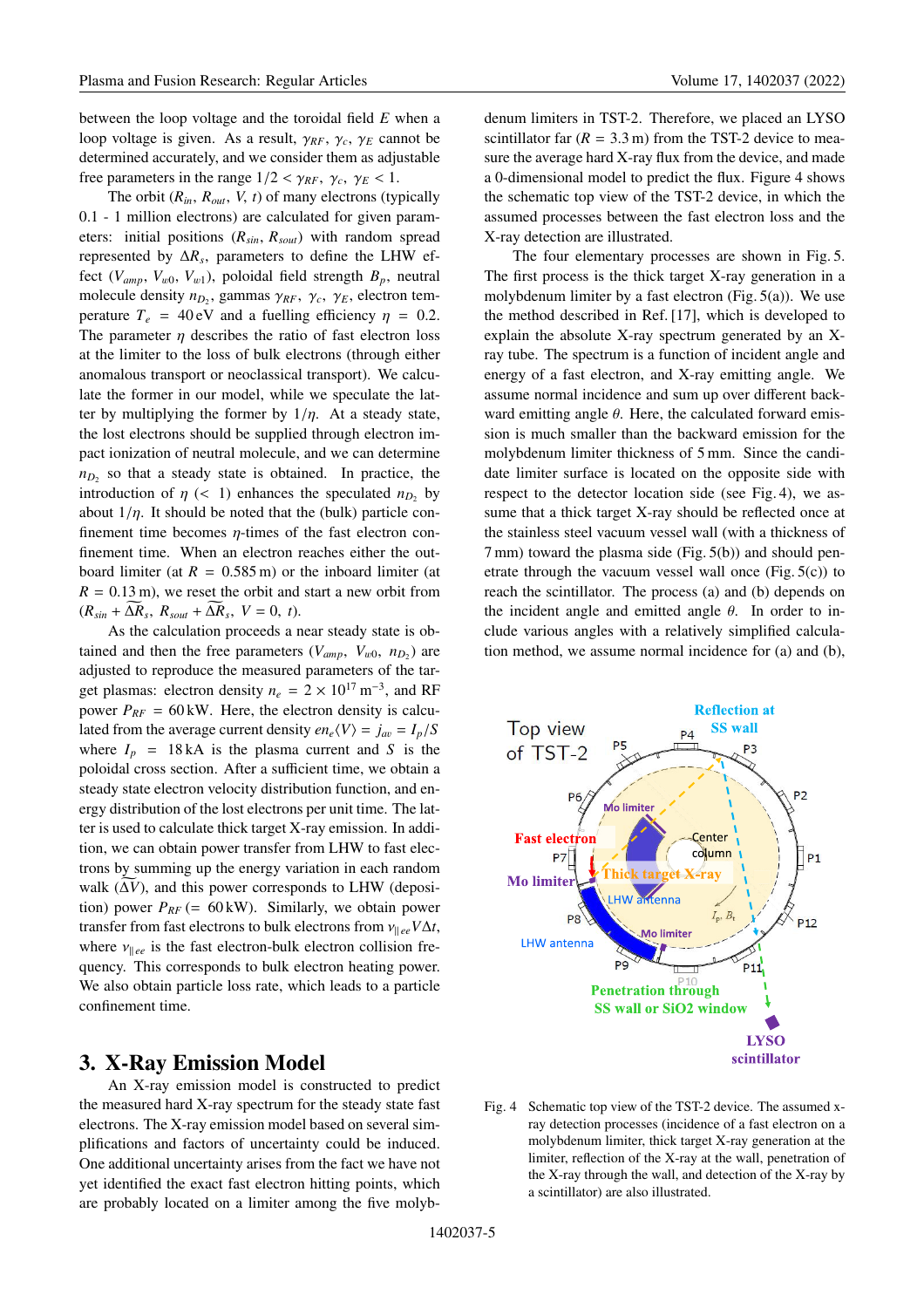while for emitted angle  $\theta$  we calculate the integration over the hemisphere:  $\int_0^{\pi} 2\pi \sin(\pi - \theta) d\theta \times$ .

The reflection process (Fig. 5(b)) is divided into three steps; (i) a thick target X-ray hits the wall with normal angle and penetrate through a certain distance, (ii) and it is back scattered once, (iii) and it penetrates through the wall again to be emitted from the wall. Note that the penetration efficiency is mainly affected by photon absorption, and the efficiency can be calculated from the attenuation coefficient  $\mu$ . We sum up the absorption coefficients of the forward and backward penetration processes to calculate the probability of the penetrations. The backward scattering consists of Rayleigh scattering (i.e., elastic scattering) and Compton scattering.

Considering different penetration distance (by integrating along the distance) the reflectivity due to the Rayleigh scattering is given as

$$
n_A \frac{d\sigma_R}{d\Omega} \frac{2\pi \sin\left(\pi - \theta\right) d\theta}{\mu_0 (1 + 1/\cos\left(\pi - \theta\right))},\tag{11}
$$

where  $n_A$  is the atom number density,  $\frac{d\sigma_R}{d\Omega}$  is the differential cross section of Rayleigh scattering calculated from the atomic form factor of iron [18]. Here, we use iron instead of the mixture of iron, chromium and nickel, because they have similar  $Z_s$ .  $\mu_0$  is the attenuation coefficient in stainless steel for the incident X-ray energy. This reflectivity is a function of incident X-ray energy and backward reflection angle  $\pi - \theta$ , and the energy of the reflected X-ray is the same as that of incident X-ray. When the X-ray energy is high, it would pass through the vacuum vessel (of thickness 7 mm) without scattering, but it can be scattered by the structures outside the vacuum vessel, and it may penetrate through the vessel again. In fact, X-rays scattered by objects around the device are non-negligible in the measurements. Such scattering effects can be simulated by increasing the vacuum vessel thickness. Thus, we assume that the thickness of the wall is infinite in deriving the expression (11). This assumption makes the expression simple, and a similar assumption is made for the case of Compton scattering. Note that the difference between the finite range (i.e., 0 - 7 mm) and infinite range integrations is small and it is less than 2% at  $E = 100 \text{ keV}, \theta = 0$ .

The reflectivity due to Compton scattering can be written by

$$
n_A \frac{d\sigma_C}{d\Omega} \frac{2\pi \sin(\pi - \theta) d\theta}{\mu_0 + \mu (E(\pi - \theta)) / \cos(\pi - \theta))},
$$
 (12)

where  $E(\pi - \theta)$  is the energy of the scattered X-ray, and the energy depends on the scattering angle.  $\mu(E)$  is the corresponding attenuation coefficient. In the third process the reflected X-ray has to penetrate through the vacuum vessel  $(Fig. 5(c))$ . Here, we assume the incident angle is 45 degrees. Since a part of the vacuum vessel has a quartz window, we include the contribution of the window in the calculation of penetration probability. When an X-ray reaches the LYSO scintillator with a height of 1 inch, almost all



Fig. 5 Four processes between a fast electron incidence and an X-ray signal detection. Thick target X-ray generation (a), reflection of X-ray by the vacuum vessel wall (b), penetration through the vacuum vessel wall (c) and detection of X-ray by a scintillator (d).

X-rays are detected, but the obtained energy has a finite spread due to the finite number of scintillation photons, and the effect is calculated by the convolution of the energy resolution. From these processes we predict the energy spectrum of the detector for a given energy distribution function of the fast electrons hitting a limiter. Thus, we can compare it and the measured hard X-ray spectrum.

# **4. Calculation Results and Comparison with Experiments**

Firstly, results of a case, where the model parameters are chosen to reproduce a discharge, is shown. Some obtained quantities, such as bulk electron heating power and particle confinement time are discussed. Secondly, calculated and measured X-ray spectra for two discharges are shown to see the qualitative agreement of the spectral shape.

Figure 6(a) is the energy distribution of fast electrons at two different times. Here, the time indicates the time from the start of the calculation, where electrons are cold. The velocity space diffusion representing the LHW effect tends to accelerate the cold electron, and the electron energy distribution spreads. In the first phase, the electron density tends to be high, because the plasma current *Ip* is fixed to the target  $I_p$  and the density  $n_e$  (i.e., weight of each electron) is recalculated to achieve the target *Ip*. After a certain time (6 ms in the case of Fig. 6), *ne* and the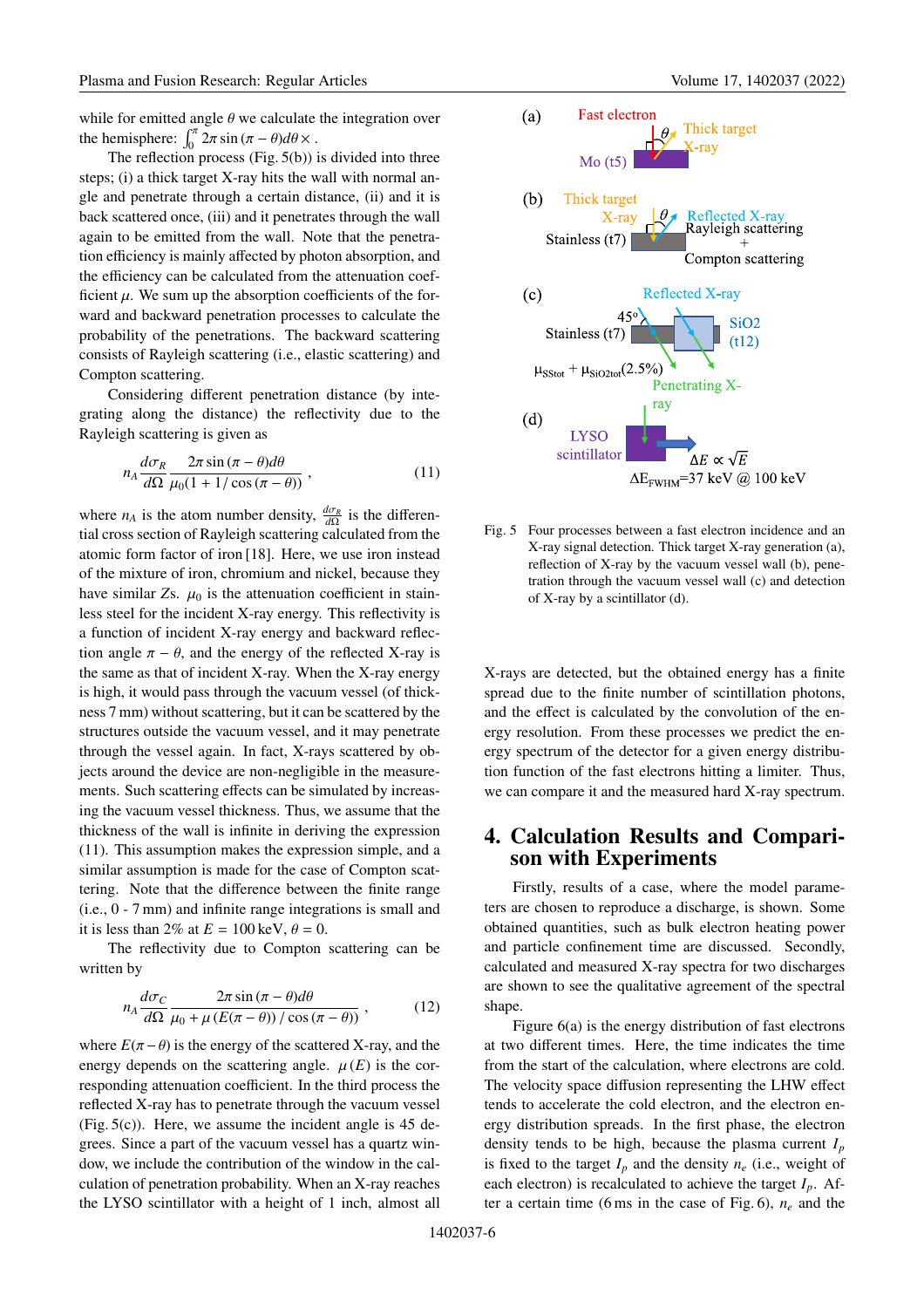

Fig. 6 Calculation results. Energy distribution of the electrons (a), energy distributions of lost electrons (b), radial profiles (i.e., *Rin* and *R<sub>out</sub>* distributions) of electrons (c), time evolutions of electron density (d) and powers (e) are shown. Different colors in (a) - (c) represents distributions at different times. Dashed lines in (c) represent the limiter positions.  $P_{RF}$ ,  $P_{loss}$ ,  $P_c$  and  $P_e$  in (e) denote the LHW deposition power, electron loss power at the limiters, collisional loss power and bulk electron heating power, respectively.

LHW deposition power  $P_{RF}$  are adjusted to reproduce the target  $n_e$  and  $P_{RF}$  by changing the model parameters  $V_{w0}$ ,  $V_{amp}$ . The converging process of  $n_e$  and  $P_{RF}$  can be seen in Figs. 6(d) and (e). Figure 6(b) shows the energy distributions of the lost electrons, which hit either the outboard or the inboard limiter. The vertical line indicates the energy *E*loss corresponding to the representative lost electron velocity defined by Eq. (7). In the cases we obtained so far, the energy of the electrons hitting the inboard limiter is lower than that of the electrons hitting the outboard limiter. This is due to the fact that electrons must experience both (inboard) acceleration and (outboard) deceleration to hit the inboard limiter as shown by the red orbit in Fig. 1, while they do not have to experience deceleration to hit the outboard limiter. Examples of the outboard lost and the inboard lost orbits will be shown in Sec. 5.

Figure 6(c) shows the radial distributions (*Rin* and *Rout*) at two times. The number of electrons is constant in the model, and the lost electrons are supplied at  $R_{sin}$  (= 0.17 m) and  $R_{sout}$  (= 0.48 m). The electrons diffuse from these initial positions and they are lost when they reach either the outboard or the inboard limiter. The power flow can be seen in Fig. 6(e). The deposited LHW power is  $P_{RF} \approx 60 \text{ kW}$ , which is an experimental value of a discharge we want to reproduce. About  $40 \text{ kW} (= P_{loss})$  is lost by fast electrons hitting a limiter, and the residual power of about  $20 \text{ kW} (= P_c)$  are lost by collisions, which results in the heating of cold electrons, ions and neutrals. It should be noted that the energy transfer is not explicitly considered in the calculation, but we only consider the parallel velocity of fast electrons, and the perpendicular velocity is assumed to be zero. Thus, the decrease in the fast electron energy should be transferred to cold electrons, ions and neutrals.

Among the 20 kW, about  $10 \text{ kW}$  (=  $P_e$ ) is used to heat bulk electrons. Using the bulk electron heating power and an appropriate energy confinement time, we can estimate the bulk electron temperature and compare it and the typical experimental temperature of 40 eV. Here we use ITER L-mode scaling law [19], then the energy confinement time becomes about 0.6 ms, and the temperature becomes  $120 \text{ eV}$ . If we adopt the LHW power of  $60 \text{ kW}$ in the formula, then the energy confinement time becomes 0.16 ms and the bulk electron temperature becomes 50 eV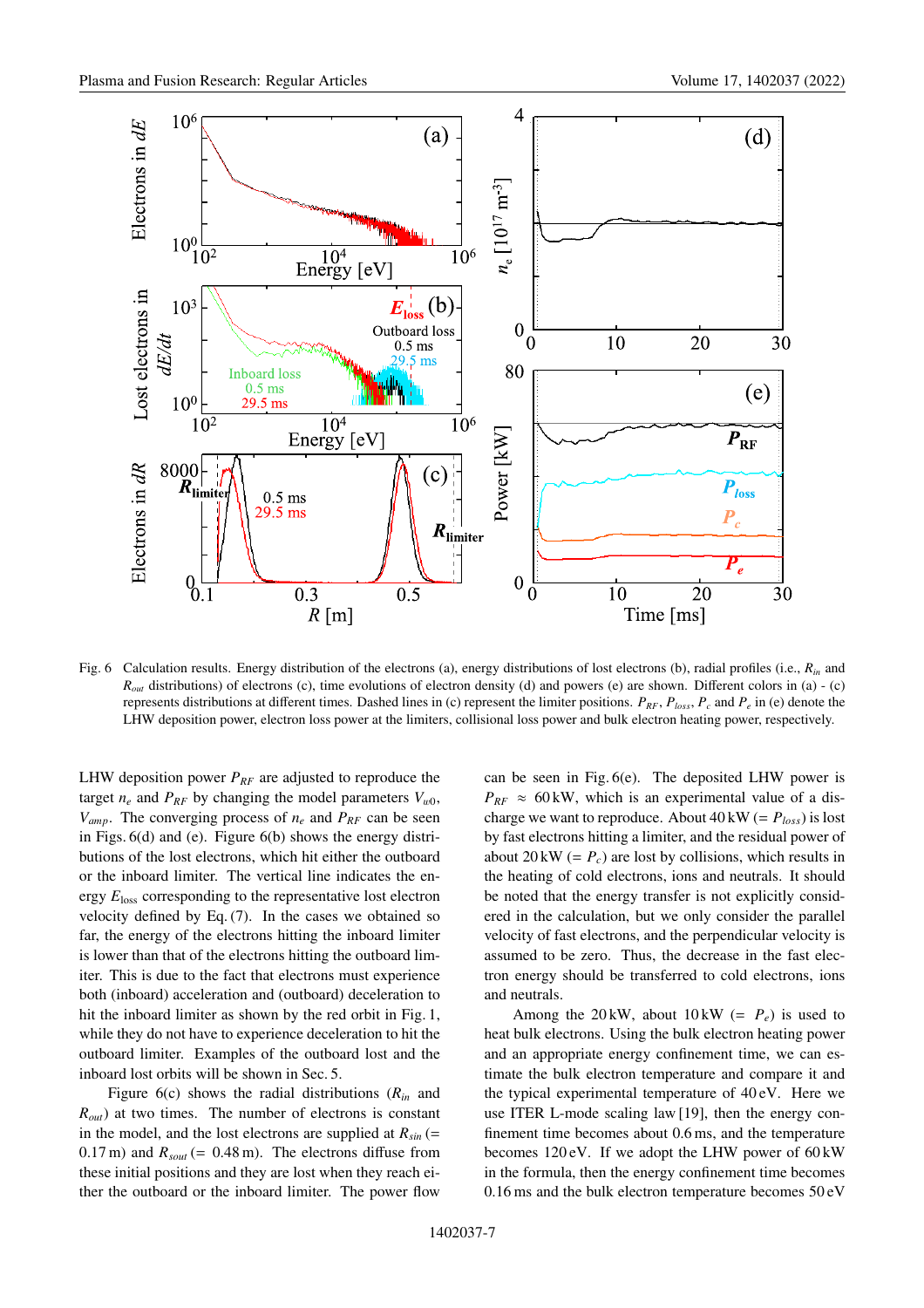(for the heating power of 10 kW). Calculations with ITER 89-P, -IPB98 $(y,2)$  yield different temperatures within a factor less than ten. Thus, we can conclude that these standard energy confinement times are consistent with the estimated bulk electron heating power of 10 kW within a factor of ten. In other words, the bulk electrons can be heated by collisions with fast electrons. It should be noted that not only the bulk electron heating but also the ion heating is expected and this is probably the reason we observe an impurity ion temperature of around 10 eV [20].

The particle confinement time calculated from the fast electron loss rate is about 5 ms for the case of Fig. 6. Since we set  $\eta = 0.2$ , the bulk electron source is 4 times larger than the fast electron loss rate, and then the particle confinement time for bulk electrons becomes about 1 ms. This is longer than or similar to the energy confinement times shown above. The source is provided by the electron impact ionization of neutral gas with the estimated density of  $n_{D_2} \sim 1 \times 10^{17} \,\mathrm{m}^{-3}$ , which is about an order of magnitude smaller than the experimental initial filling pressure. Usually, the pressure inside the vacuum vessel decreases quickly during a discharge due to wall pumping [21], and penetration depth of neutrals is very long in the present low density plasmas. Thus, the estimated  $n_D$ , seems to be reasonable. It should be noted that when we set  $\eta = 1$ , then  $n_{D_2}$  becomes about  $2 \times 10^{16}$  m<sup>-3</sup>, and particle confinement time for bulk electrons becomes infinite.

Figure 7 shows hard X-ray spectra from two similar discharges with almost the same plasma current of  $I_p = 18$  kA and the LHW injection power of  $P_{RF} \approx 60$  kW. The major difference between them is the outboard LCFS



Fig. 7 Calculated (solid curve) and measured (plus symbols) energy spectra detected by a scintillator. The calculated spectra are obtained by using the energy distribution of lost electrons in the model. They are multiplied by a factor of 1/8.8 in the plot. The corresponding distribution functions are shown in Fig. 2(b).

position  $R_{LCFS}$  = 0.515, 0.54 m (see Fig. 1 for the definition of  $R_{LCFS}$ ). The difference in  $R_{LCFS}$  would cause a difference in *Rsout*. Therefore, we can expect a larger δ*Rout* for a smaller *RLCFS* , and we can also expect confinement of a higher energy electron for a smaller *RLCFS* (see Eq. (7)). In the calculations, we adjust the parameters:  $V_{amp}$ ,  $V_{w0}$ ,  $n_{D_2}$  for each case to reproduce experimental parameters:  $n_e = 2 \times 10^{17} \text{ m}^{-3}$ ,  $P_{RF} = 60 \text{ kW}$ (and  $I_p = 18$  kA). The other major common parameters are as follows.  $B_p = 0.008$  T,  $\gamma_{RF} = 0.8$ ,  $\gamma_c = 0.75$ ,  $T_e = 40 \text{ eV}, \eta = 0.2, R_{sin} = 0.17 \text{ m}.$  The difference between the two discharges with  $R_{LCFS} = 0.515$ , 0.54 m are simulated by the difference in the outboard starting point  $R_{sout} = 0.480$ , 0.505 m, respectively. Here,  $R_{sout}$ s are chosen so that  $R_{LCFS} - R_{sout}$  are the same for the two cases. The other common parameters are adjusted to reproduce the hard X-ray spectrum as well as possible, paying attention that the parameters are reasonable. The spectral shape and difference between the two discharges are qualitatively well reproduced. Although the calculated absolute fluxes are several times larger than the experimental ones, such differences could easily happen due to the simplifications in the X-ray emission models. It should be noted that when we assume that the thick-target X-ray can directly reach the detector without the wall reflection process (Fig. 5(b)), the flux becomes about  $10^2$  times large. When we adopt standard bremsstrahlung in plasma, then the flux becomes about  $10<sup>3</sup>$  times small. These estimations indicate that the present four processes in the X-ray emission model are reasonable.

#### **5. Discussion**

Firstly, we show some trajectories of lost electron to explain the different behaviours of the outboard loss and the inboard loss processes. Secondly, we estimate the perpendicular velocities, and show they are negligible. Thirdly, we discuss the role and impact of the present model comparing with more sophisticated conventional codes.

Figure 8(a) shows  $E_{\parallel}(t)$  from the start to the end (i.e., born-lost). When the energy is low, collisional slowing down is significant and the electron tends to stay at the low energy region, but once the energy becomes high, the high diffusivity (see Fig. 2(a)) and the low collisionality cause quick diffusion and quick loss at the limiter. The shape of the resultant velocity distribution function (e.g. Fig. 2(b)) reflects such competing processes. Since most of the electrons are moving in the current carrying direction  $(V < 0)$ , the velocity acceleration ( $\Delta V < 0$ ,  $|\Delta V| > 0$ ) causes increases in  $R_{in}$  and  $R_{out}$  (see Eqs. (4), (5)) and energy increases as shown in Figs. 8(a) and 8(b). In the present situation, the energy increase and resultant outboard limiter loss is the dominant power loss process. For the inboard loss, velocity deceleration ( $\Delta V > 0$ ) and resultant energy decrease is necessary. As a result, the energy at the time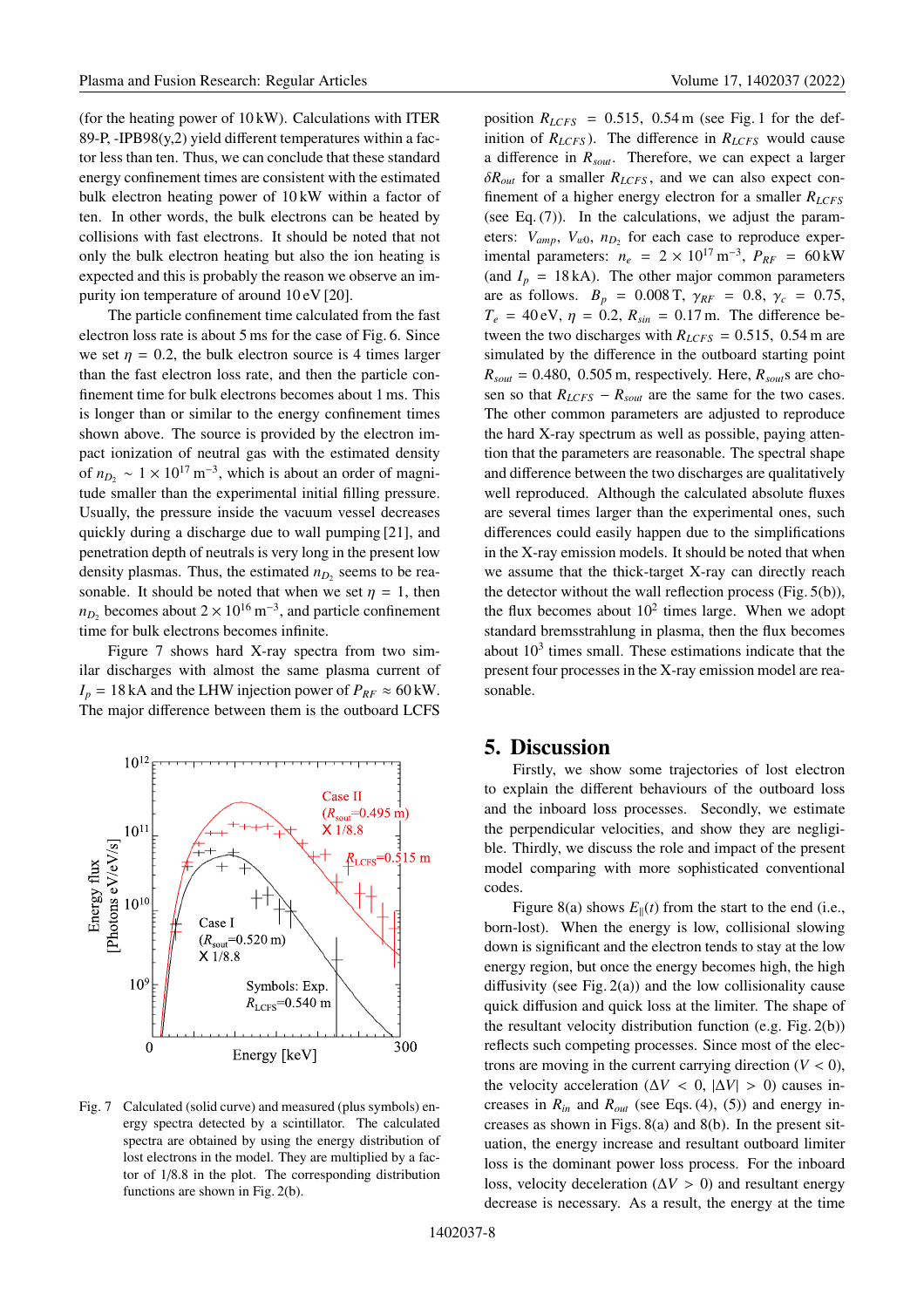

Fig. 8 Trajectories of fast electrons.  $E_{\parallel}(t)$ s of 20 electrons from the start to the end (i.e., born-lost) (a),  $R_{\text{out}}$  and  $R_{\text{in}}$  of 2 electrons (b) and 71 trajectories in  $E_{\parallel} - E_{\perp}$  plane (c) are shown. The red dots and orange curves represent the outboard lost electrons and the blue dots and light blue curves represent the inboard lost electrons. Asterisks denote the end point. The green line in (c) represents  $E_{\parallel} = E_{\perp}$ , below which  $E_{\perp}$  is forced to be.

reaching the inboard limiter tends to be low as shown by blue asterisks in Figs. 8(a) and 8(c).

Perpendicular velocities  $(V_1 s)$  were neglected in deriving Eq. (1) without quantitative evaluation, but now we can estimate the collisional increase in  $V_{\perp}$  using the obtained time evolutions of  $V_{\parallel}$ .  $V_{\parallel}$ s are accelerated on average by LHW, and slowed down through collisions with a total collision frequency of  $v_{\parallel}$ . Simultaneously, the collision causes diffusion or increase in *V*⊥. The equation for the perpendicular energy  $E_{\perp}$  is written as [22]

$$
\frac{dE_{\perp}}{dt} = v_{\perp}E\,. \tag{13}
$$

Here,  $v_{\perp}$  is the perpendicular diffusion frequency and the value is  $v_{\perp} = (1-2) \times v_{\parallel}$ . The range 1–2 represents the effect of mass ratio. Hereafter, we adopt  $v_{\perp} = 2v_{\parallel}$ . The above equation indicates that  $E_{\perp}$  (and  $V_{\perp}$ ) increases gradually and  $E_{\perp}(t)$  depends on *E* and  $v_{\perp}(E) = 2v_{\parallel}(E)$ . Therefore, we can expect that when the acceleration is sufficiently fast, there would be no time for  $E_{\perp}$  to grow. Here, we assume such a situation and use  $E_{\parallel}$  and  $v_{\parallel}(E_{\parallel})$ , instead of *E* and  $v_{\parallel}(E)$ . Then we can obtain  $E_{\perp}(t)$  for a given  $E_{\parallel}(t)$ .

In order to estimate the typical  $E_{\perp}$ , we performed a

numerical calculation using  $E_{\parallel}(t)$  (and  $v_{\parallel}(E_{\parallel})$ ) obtained by the RF induced transport model. The actual calculation process is as follows. Since the bulk cold electron temperature is  $T_e$  (= 40 eV), the initial condition is set to be  $E_{\perp}(0) = T_e$ . Using the difference equation with time step  $\Delta t$ , *i*-th  $E_{\perp}(t_i)$  is calculated by

$$
\hat{E}_{\perp}(t_i) = E_{\perp}(t_{i-1}) + 2\nu_{\parallel}E_{\parallel}(t_i)\Delta t , \qquad (14)
$$

where  $\hat{E}_{\perp}(t_i)$  is a tentative perpendicular energy. Two modifications should be made on this process. Firstly,  $E_{\perp} \geq T_e$ , because we assume bulk electrons with a temperature *Te*. Secondly,  $E_{\perp} \leq E_{\parallel}$ , because  $E_{\perp} \sim E_{\parallel}$  is the relaxed isotropic situation, further diffusion in  $E_{\perp}$  tends to be suppressed. Then *i*-th  $E_{\perp}(t_i)$  is given by

$$
E_{\perp}(t_i) = \text{Max}[T_e, \text{Min}[\hat{E}_{\perp}(t_i), E_{\parallel}(t_i)]]. \tag{15}
$$

Figure 8(c) shows the results for 71 electrons. The increase in  $E_{\perp}$  is fast in low energy regions and slow at high energy regions. As a result, the maximum  $E_{\perp}$  is less than 3 keV in this case. The average perpendicular energies for the electrons with  $E_{\parallel} > 1$  keV and  $E_{\parallel} > 10$  keV are 790 eV and 860 eV, respectively.  $E_{\parallel}$ s and resultant orbit deviations can be modified by the ratio of about  $E_{\perp}/E_{\parallel}$ , and the transport is modified by a similar ratio. The typical energy of lost electrons is 100 keV, and then  $E_{\perp}/E_{\parallel} \sim 10^{-2}$ . Thus, the effects on the transport and the loss are negligible.

The present model is a simplified model, and many physics were neglected. We have often used the combination of GENRAY (a ray tracing chord) and CQL3D (a Fokker-Planck solver) as a conventional tool to understand the LHW sustained plasmas [8]. The calculation was performed iteratively, and the electron distribution function is obtained self consistently. Although some experimental behaviors were explained by the conventional tool, the value of driven current was about an order of magnitude higher than the experimental current [8]. Thus, the conventional tool is not perfect, and we need additional physics to explain the low experimental current. The present model takes into account inboard-outboard asymmetric orbit expansion, and the present results suggest such orbit expansion is the dominant loss mechanism of fast electrons. That is the RF induced transport. In contrast, CQL3D adopts bounce averaged Fokker-Planck equations on a flux surface, and such orbit expansion cannot be taken into account explicitly. In addition to the RF induced transport, thicktarget X-ray emission is calculated in our model. This is quite important in the low density plasma (e.g.  $\sim 10^{17}$  m<sup>-3</sup> because the Bremsstrahlung in plasma are expected to be  $10^{-2}$  -  $10^{-4}$  of those in standard plasmas, while the thicktarget X-ray is larger than those due to the RF induced transport. Note that CQL3D is developing, and the present work would contribute to the development of the code.

According to the results of the present model, a moderate density increment and the outboard LHW power deposition are preferable. The former would enhance the